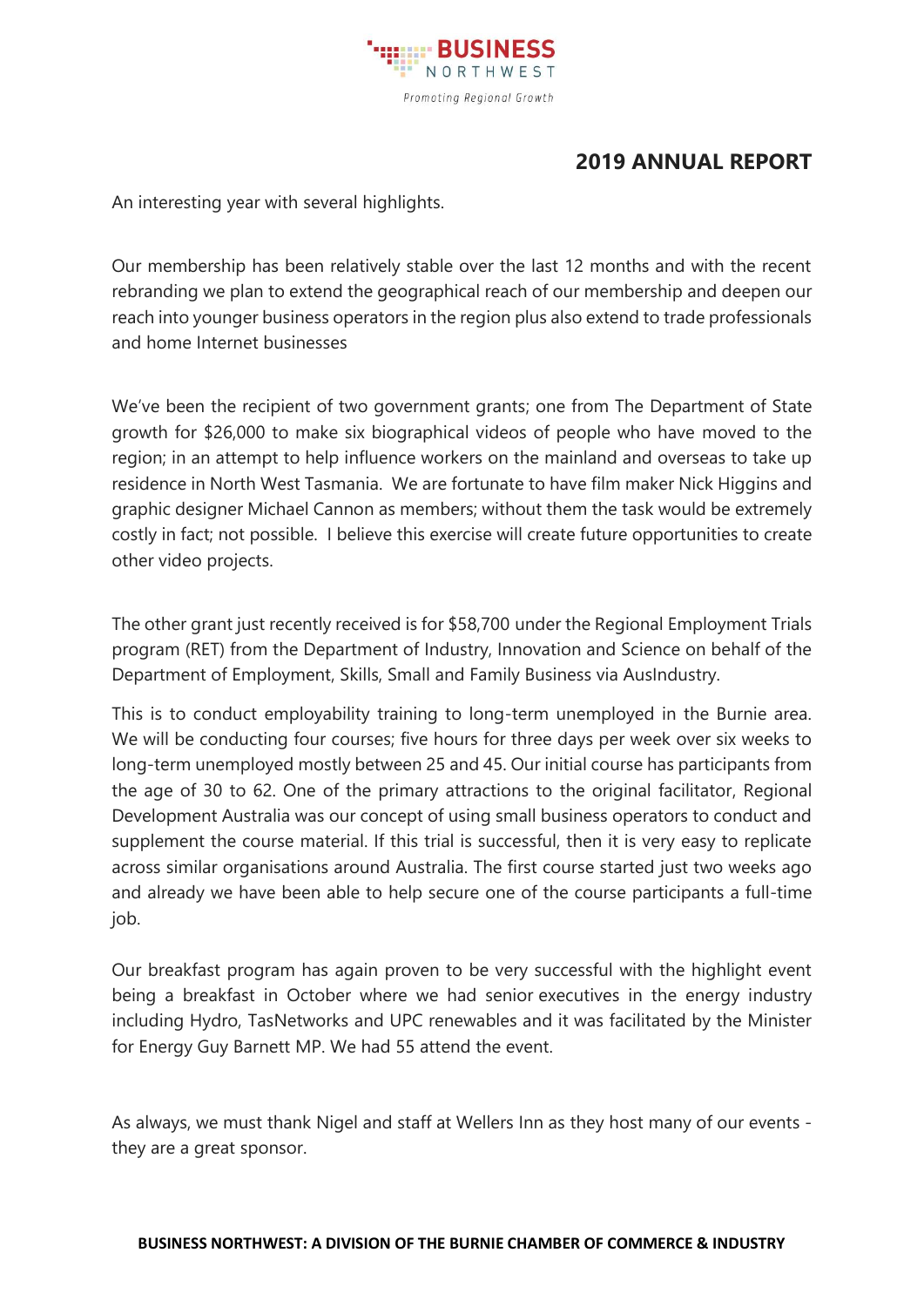

A significant initiative for the year was the rebranding of the chamber to Business Northwest. The executive felt that we needed to extend our reach both geographically and within the business community. Our aim is to attract younger business people and businesses in the region extending west from Burnie. It has been good to receive so much positive feedback upon this initiative plus some new memberships.

Business North West continues to enjoy a close relationship with the Burnie City Council. During the year many meetings have been held with council staff: one of them resulting in the very successful event last October; *Bite 'n Brew*. This event attracted over 2000 people and became the forerunner to other events held later in the year.

We are working with Council to resurrect the Excellence in Service Awards previously conducted by Citylink. This event will be held in early November and recognise those businesses and employees who have provided exceptional service to the clients. Another joint project is the Ideas Forum to be held later in the year.

We look forward to working more closely with Burnie and Waratah/Wynyard Councils plus the Cradle Coast Authority in 2020.

We also pay special thanks to our major sponsors: 7BUFM has been a great media sponsor and has provided us with a fortnightly radio segment to publicise our activities - especially our breakfast networking sessions.

DesignEye Creative, Mancell Financial, Whitelaw Legal Group, CVGT, MyPathway, Telstra Burnie, Knight Frank and Wellers Inn have all been great supporters this year and we thank them for their support.

The future looks good as we have increased our profile around the state and have an excellent network of contacts plus strong plans in areas of addressing the proposed workforce shortfall and our mental health focus.

Finally, I pay thanks to the members of our Executive whom have provided much time to guide us along the way and have always responded quickly and diligently to my many requests for comment and direction.

It has been a great honour to be President this year and I believe we have a bright future in front of us.

Ian Jones PRESIDENT

**BUSINESS NORTHWEST: A DIVISION OF THE BURNIE CHAMBER OF COMMERCE & INDUSTRY**